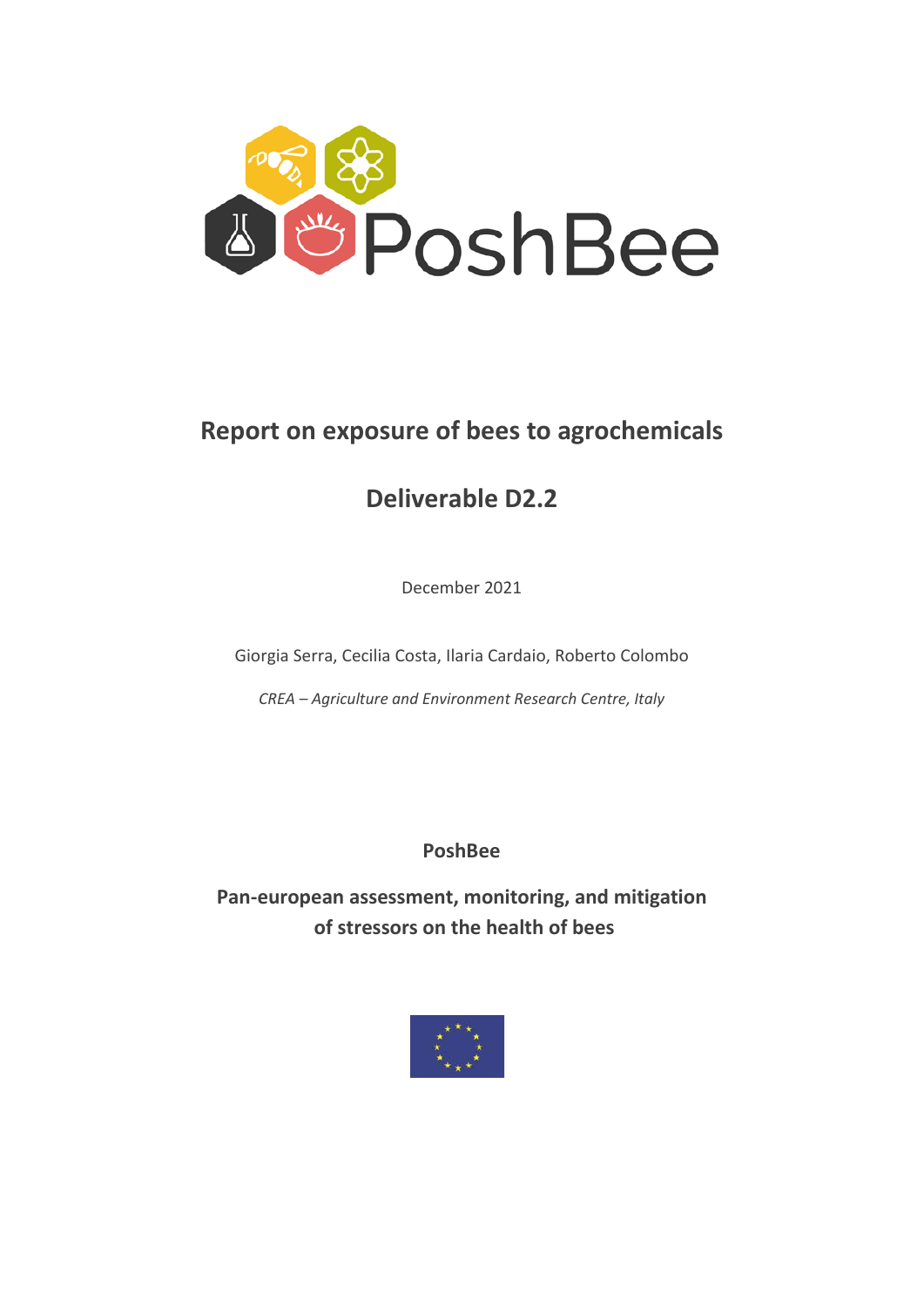### **Prepared under contract from the European Commission**

Grant agreement No. 773921 EU Horizon 2020 Research and Innovation action

| Project acronym:           | <b>PoshBee</b>                                                                                                                                                                        |
|----------------------------|---------------------------------------------------------------------------------------------------------------------------------------------------------------------------------------|
| Project full title:        | Pan-european assessment, monitoring, and mitigation of                                                                                                                                |
|                            | stressors on the health of bees                                                                                                                                                       |
| Start of the project:      | June 2018                                                                                                                                                                             |
| Duration:                  | 60 months                                                                                                                                                                             |
| Project coordinator:       | Professor Mark Brown                                                                                                                                                                  |
|                            | Royal Holloway, University of London                                                                                                                                                  |
|                            | www.poshbee.eu                                                                                                                                                                        |
| Deliverable title:         | Report on exposure of bees to agrochemicals                                                                                                                                           |
| Deliverable n°:            | D <sub>2.2</sub>                                                                                                                                                                      |
| Nature of the deliverable: | Report                                                                                                                                                                                |
| Dissemination level:       | Public                                                                                                                                                                                |
| WP responsible:            | WP <sub>2</sub>                                                                                                                                                                       |
| Lead beneficiary:          | <b>CREA</b>                                                                                                                                                                           |
| Citation:                  | Serra, G., Costa, C., Cardaio I., Colombo R. (2021). Report on<br>exposure of bees to agrochemicals. Deliverable D2.2 EU Horizon<br>2020 PoshBee Project, Grant agreement No. 773921. |
| Due date of deliverable:   | Month n° 42                                                                                                                                                                           |
| Actual submission date:    | Month n° 43                                                                                                                                                                           |

\_\_\_\_\_\_\_\_\_\_\_\_\_\_\_\_\_\_\_\_\_\_\_\_\_\_\_\_\_\_\_\_\_\_\_\_\_\_\_\_\_\_\_\_\_\_\_\_\_\_\_\_\_\_\_\_\_\_\_\_\_\_\_\_\_\_\_\_\_\_\_\_\_\_\_\_\_\_\_\_\_\_

Deliverable status:

| Version | <b>Status</b> | Date             | Author(s)                                                      |
|---------|---------------|------------------|----------------------------------------------------------------|
| 1.0     | Final         | 15 December 2021 | Serra, G., Costa, C., Cardaio I., Colombo<br>R.<br><b>CREA</b> |
|         |               |                  |                                                                |

The content of this deliverable does not necessarily reflect the official opinions of the European Commission or other institutions of the European Union.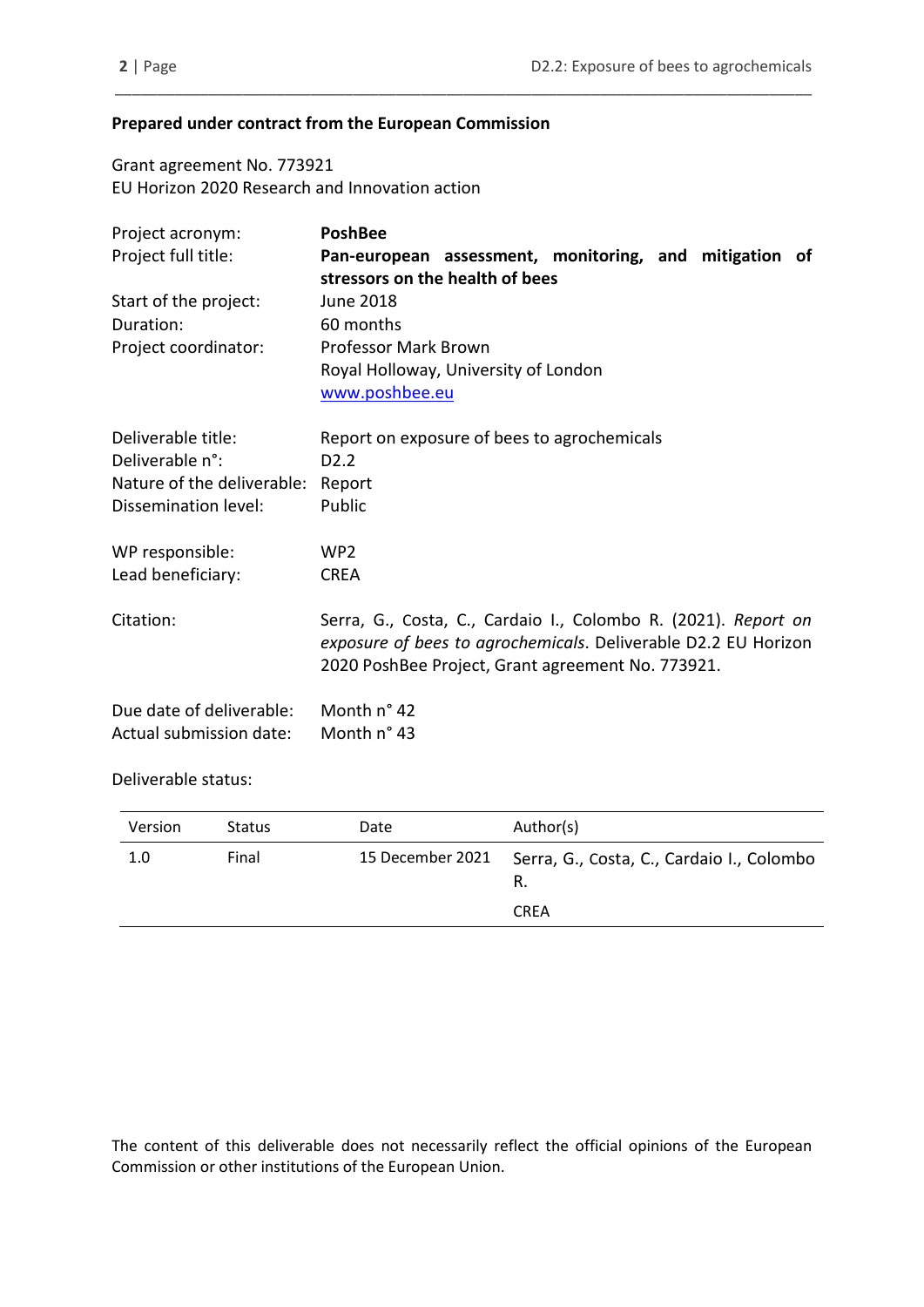| 1. |        |  |
|----|--------|--|
| 2. |        |  |
|    | 2.1.   |  |
|    | 2.1.1. |  |
|    | 2.1.2. |  |
|    | 2.2.   |  |
| 3. |        |  |
|    | 3.1.   |  |
|    | 3.1.1. |  |
|    | 3.1.2. |  |
|    | 3.1.3. |  |
|    | 3.1.   |  |
|    | 3.1.1. |  |
|    | 3.1.2. |  |
|    | 3.1.3. |  |
| 4. |        |  |
| 5. |        |  |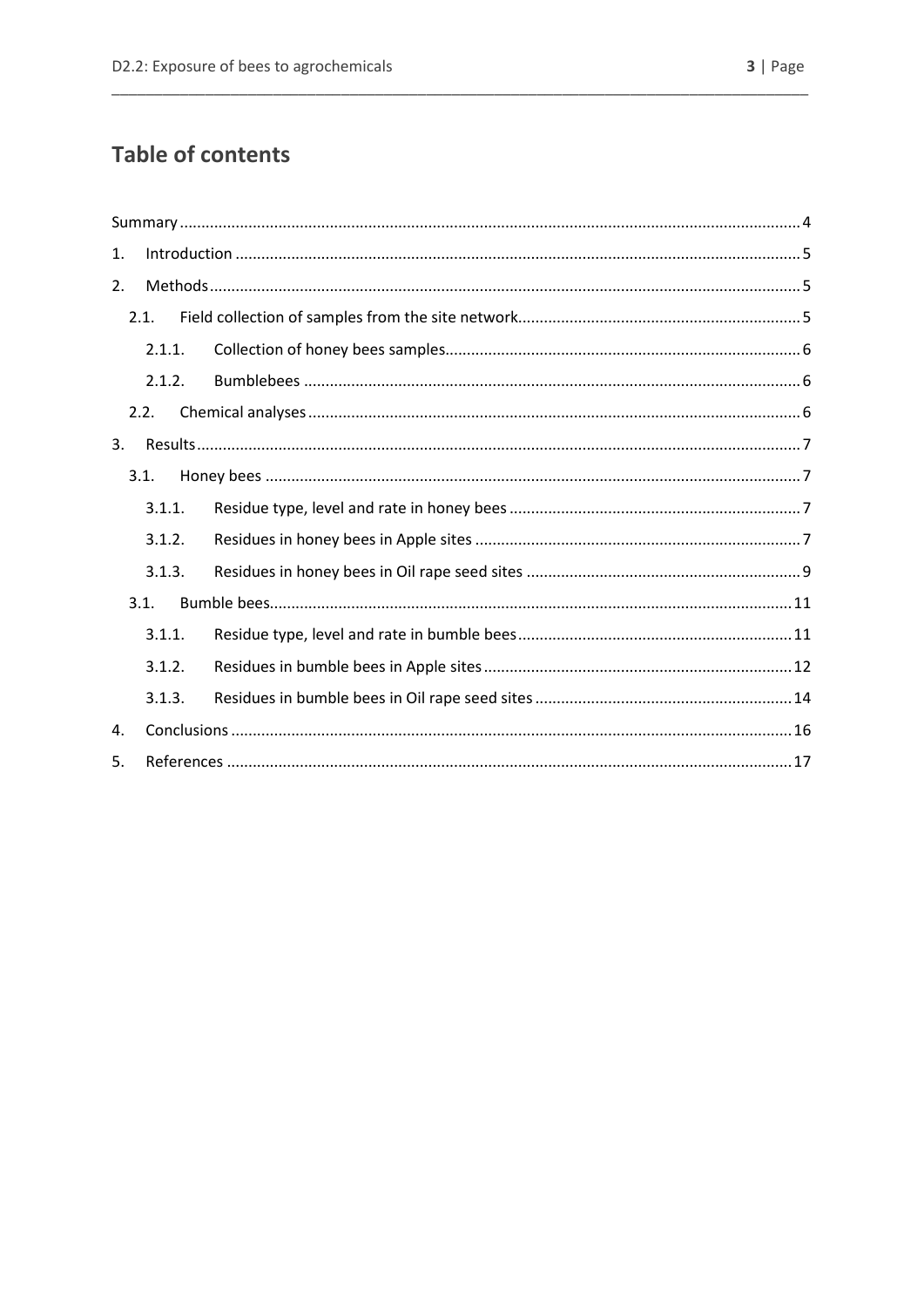# <span id="page-3-0"></span>**Summary**

Honey bees and their products can be used to monitor the quality of the environment, because their foraging activity brings them in contact with various environmental compartments. Residues of active ingredients used for plant protection can be detected by analysing bee bodies and can therefore provide insights into the extent that these products can affect pollinators and living organisms in general. Until now, honey bees have been the most investigated insect, but recently attention has started to focus also on other pollinators.

\_\_\_\_\_\_\_\_\_\_\_\_\_\_\_\_\_\_\_\_\_\_\_\_\_\_\_\_\_\_\_\_\_\_\_\_\_\_\_\_\_\_\_\_\_\_\_\_\_\_\_\_\_\_\_\_\_\_\_\_\_\_\_\_\_\_\_\_\_\_\_\_\_\_\_\_\_\_\_\_\_\_

In the POSHBEE project honey bees, bumble bees and mason bees, the latter as representatives of solitary bees, were placed in apple orchards and oilseed rape fields characterised by different levels of agricultural intensity, and samples of adult bees were collected during the blossoming of the crops, to understand whether and to what extent bees could become contaminated during their foraging activities in such conditions. A site network based in apple orchards and oilseed rape fields was set up in 8 European countries (Germany, Great Britain, Estonia, Ireland, Italy, Spain, Sweden, Switzerland). In each site, 3 honey bee hives, 3 bumble bee colonies and mason bee nests were deployed in 16 sites per country (8 in apple orchards and 8 in oilseed rape fields). Samples were collected during the flowering of the selected crops, and analysed by multiresidue analyses in a laboratory specialised in analyses of honey bee products.

Of the 128 samples of honey bees 51% were positive for at least one active ingredient (a.i.), and a total number of 27 a.i. were detected across all samples. A higher number of positive samples was found in apple orchards in all countries apart from Spain and Estonia. Apple orchards in Great Britain had the highest number of positive honey bee samples per a.i., followed by Italy, Germany and Switzerland. In Estonia, no positive samples were detected in any of the apple sites.

Of the 128 received samples of bumblebees 47% were positive for at least one a.i., and a total number of 24 a.i. were detected across all samples. Of these, the fungicides Chlorothalonil and Fenhexamid and the insecticide Phosmet were not detected in the honey bee samples. A higher number of positive samples was found in apple orchards in all countries apart from Estonia, similar to the pattern observed in honey bees. Bumble bees confirmed findings in honey bees that apple orchards in Great Britain had the highest number of positive honey bee samples per a.i., but differently from honey bees, bumble bees highlighted a high number of positive samples per a.i. in Ireland. Bumble bees mirrored honey bees with relatively high numbers of positive samples in Germany, Italy and Switzerland. In Spain, no positive samples were detected in any of the oil rape seed sites.

Mason bees were unexpectedly successful outside of the deployed nests, thus it was not possible to collect a sufficient number of them for analyses of chemical residues.

In apple orchard sites, the a.i. present in the most samples and at the highest residue level in both honey bees and bumble bees was 1,2,3,6-Tetrahydrophthalimide, a metabolite of the fungicide Captan, one of the most widely used fungicides in fruit orchards.

In the oilseed rape sites the a.i. present in the highest number of honey bee samples was Tau-Fluvalinate, while the one with the highest residue level was Boscalid, a synthetic carboxamide fungicide. Boscalid was the a.i. that was present in the highest number of bumble bee samples in the oil rape seed sites, while the one with the highest level of residues was the Captan metabolite 1,2,3,6- Tetrahydrophthalimide.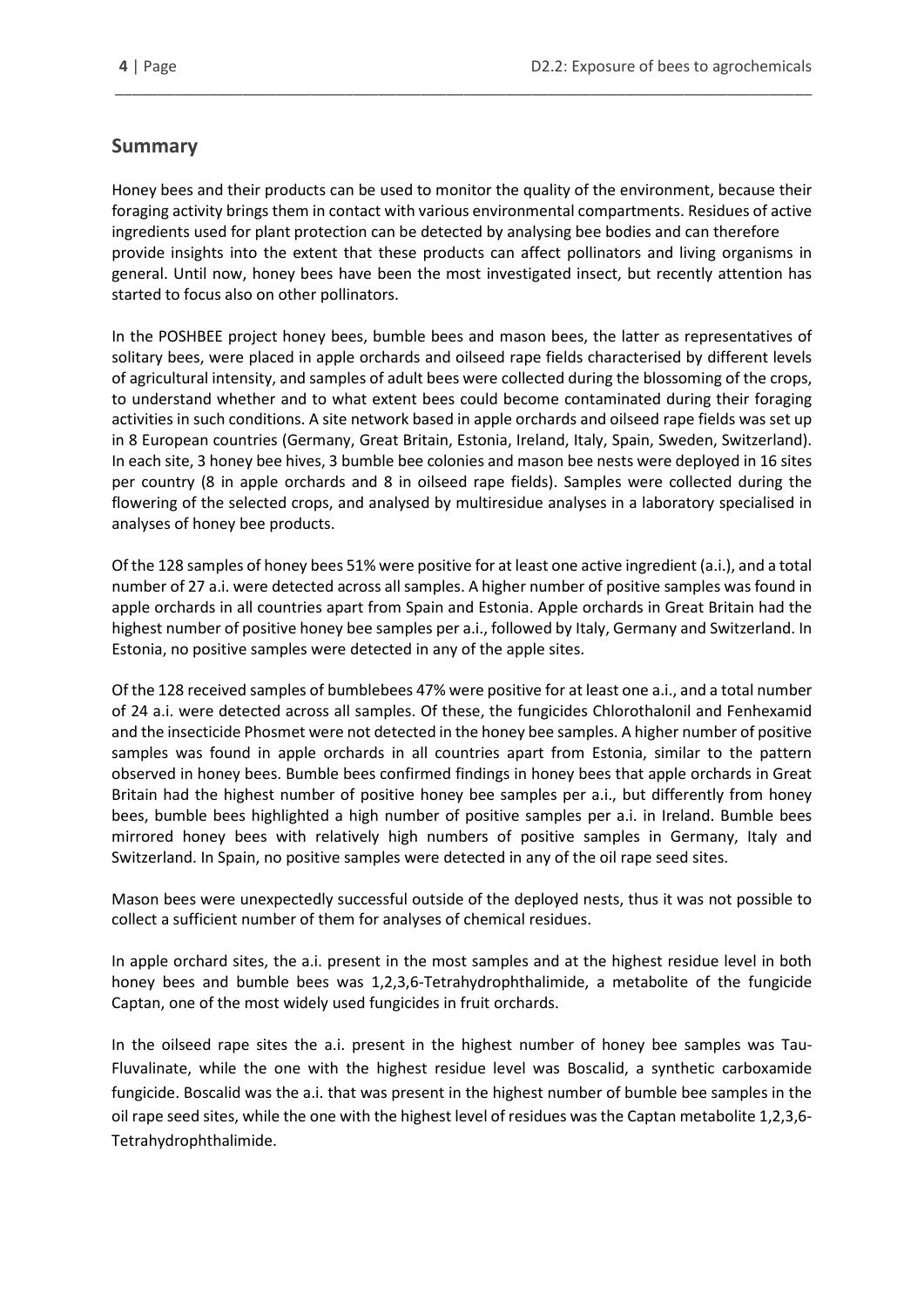## <span id="page-4-0"></span>**1. Introduction**

Pollinators are responsible for pollinating more than 1,200 crops globally and about 75% of the leading world food crops depend on pollinators (Klein et al., 2007). Pollinators provide pollination services to over 180,000 different plant species, contributing to environmental and societal benefits, which include producing an important part of our food supply, providing food and cover for wildlife, preventing soil erosion, producing the oxygen we breathe and absorbing C02, thus counteracting global climate change (Potts et al. 2016). Bees (superfamily Apoidea) are the most effective group of pollinators, with approximately 20,000 species worldwide and 2,000 species in Europe (IPBES, 2016). The European honey bee (*Apis mellifera* L.) is the most widely managed pollinator species contributing to crop pollination (Aizen and Harder, 2009), but both managed and wild bee species contribute significantly to crop pollination globally (Garibaldi et al. 2013).

\_\_\_\_\_\_\_\_\_\_\_\_\_\_\_\_\_\_\_\_\_\_\_\_\_\_\_\_\_\_\_\_\_\_\_\_\_\_\_\_\_\_\_\_\_\_\_\_\_\_\_\_\_\_\_\_\_\_\_\_\_\_\_\_\_\_\_\_\_\_\_\_\_\_\_\_\_\_\_\_\_\_

In recent years, honey bee populations have been subject to decline and beekeepers have suffered unprecedented losses (Brodschneider et al, 2016). This decline has been linked to several factors, including parasites and viral infections, monoculture farming which prevents bees from having a varied diet, and the use of pesticides which can have toxic effects on bees. There have been many studies and publications on effects of pesticides on bees (mainly on *Apis mellifera*), and results showing adverse effects have led to some pesticides being banned. Many studies were laboratory based experiments, and questions remain as to the real exposure of bees in field conditions.

Honey bees forage nectar, pollen, water, and resin from a wide area surrounding their hive. In this way, either orally, or by contact, they can absorb active ingredients present in the environment. The substances may be absorbed at sublethal levels and be brought back to the hive, where they can accumulate and cause chronic and sublethal effects (Johnson, 2015; Sanchez-Bayo & Goka, 2016).

Honey bees and their products can therefore be used to monitor the quality of the environment, but also, analyses of their bodies to detect the presence of residues of active ingredients used for plant protection can provide insights as to the extent that pollinators are exposed to, and thus may suffer effects from these products. Until now, honey bees have been the most investigated insect, but recently attention has started to focus also on other pollinators.

In the POSHBEE project honey bees, bumble bees and mason bees (as representatives of solitary bees), were placed in apple orchards and oilseed rape fields characterised by different levels of agricultural intensity. Samples of adult bees were collected during the blossoming of the crops, to understand whether the surrounding landscape could contaminate the bees during their foraging activities on these crops.

## <span id="page-4-1"></span>**2. Methods**

#### <span id="page-4-2"></span>**2.1. Field collection of samples from the site network**

A site network based in apple orchards and oilseed rape fields was set up in 8 European countries (Germany, Great Britain, Estonia, Ireland, Italy, Spain, Sweden, Switzerland). In each site, 3 honey bee hives, 3 bumble bee colonies, and 3 mason bee nests (each with 100 cocoons) were deployed in 16 sites per country (8 in apple orchards and 8 in oilseed rape fields.

Samples were collected during the flowering of the selected crops, from the apiaries of the site network, as described i[n D1.1 Protocols for methods of field sampling](https://poshbee.eu/documents/1/0_0_0/0) (Stout & Hodge, 2020). After collection, samples were immediately frozen and kept at -20°C until analyses. The analysis which was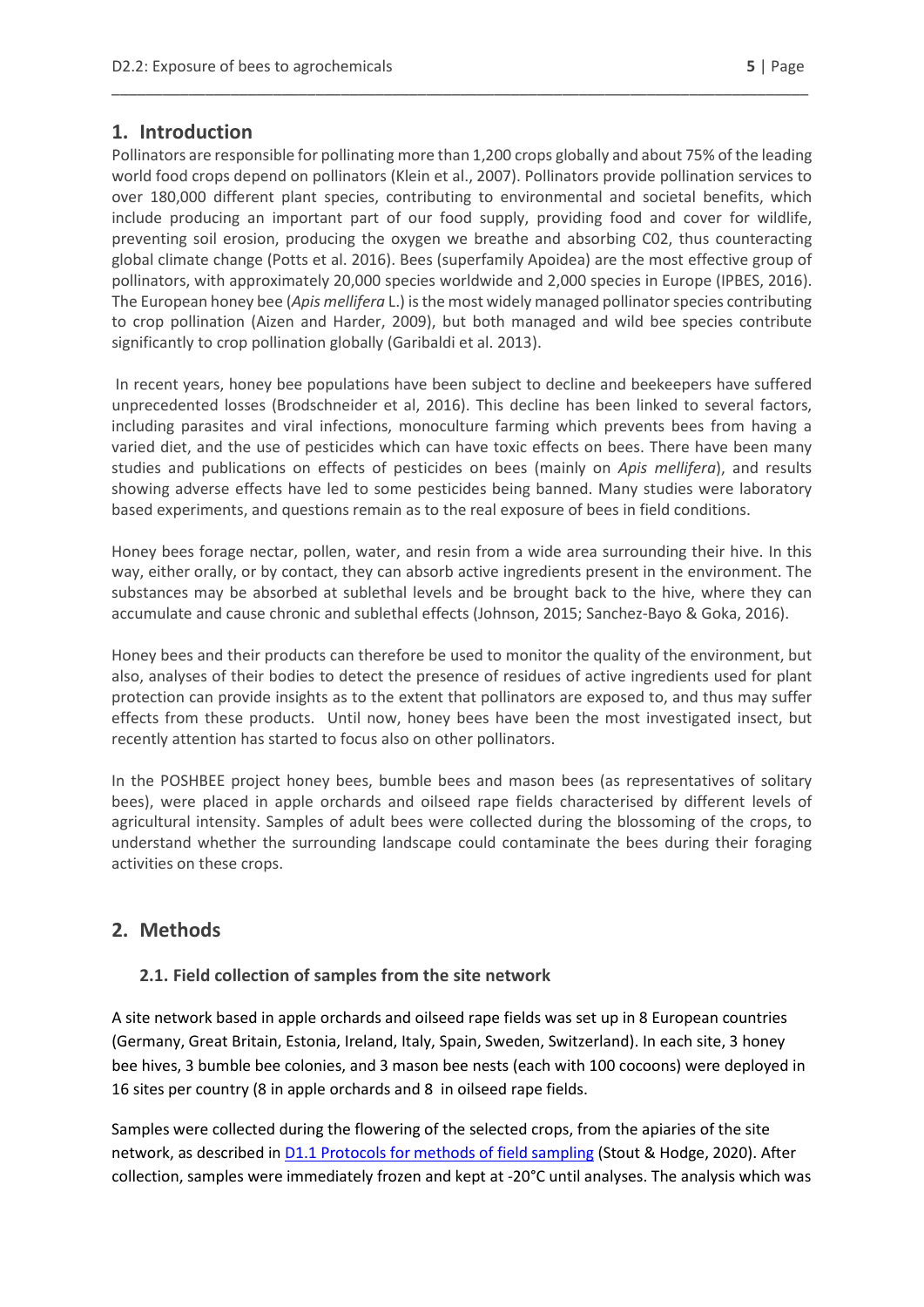performed at CREA laboratory specialised in analyses of honey bees and honey bee products, accredited according to UNI CEI EN ISO/IEC 17025 norm. Samples were posted in dry ice.

## **2.1.1. Collection of honey bee samples**

<span id="page-5-0"></span>For sampling, hive entrances were closed and returning foragers collected. According to the sampling protocol, 20 bees per hive were collected and then pooled, yielding a sample per site of 60 bees.

\_\_\_\_\_\_\_\_\_\_\_\_\_\_\_\_\_\_\_\_\_\_\_\_\_\_\_\_\_\_\_\_\_\_\_\_\_\_\_\_\_\_\_\_\_\_\_\_\_\_\_\_\_\_\_\_\_\_\_\_\_\_\_\_\_\_\_\_\_\_\_\_\_\_\_\_\_\_\_\_\_\_

## **2.1.2. Bumble bees**

<span id="page-5-1"></span>Entrances to colonies were closed and returning forager workers were captured using a net, tube or jar. About 10 returning foraging workers were collected per colony, yielding a site sample of 30 bumble bees.

### **2.1.3. Mason bees**

Due to the behaviour and success of solitary bees in the wild (and thus not in the deployed nests), it was not possible to obtain sufficient numbers of mason bees to perform analyses for chemical residues.

## <span id="page-5-2"></span>**2.2. Chemical analyses**

The total number of molecules that was screened for, inclusive of isomers and metabolites, was 374. A simplified QuEChERS method was used for sample preparation, which consists of an extraction and a purification stage: in the extraction stage, MgSO<sub>4</sub> salts together with a solution of water and acetonitrile were added to the samples. The sample was then centrifuged and the supernatant was collected and purified with a PSA resin. The sample was again centrifuged, concentrated and a specific solvent added for the GC-MS/ MS (Fig. 1) or LC-MS/MS analysis (Fig. 2).

Quantification was performed by means of a calibration curve with the standards in solvent, which was conducted at each analytical cycle.



 **Figure 1: Gas chromatograph coupled to tandem mass spectrometer (GC-MS/MS)**



**Figure 2: Liquid chromatography mass spectrometer (LC-MS/MS)**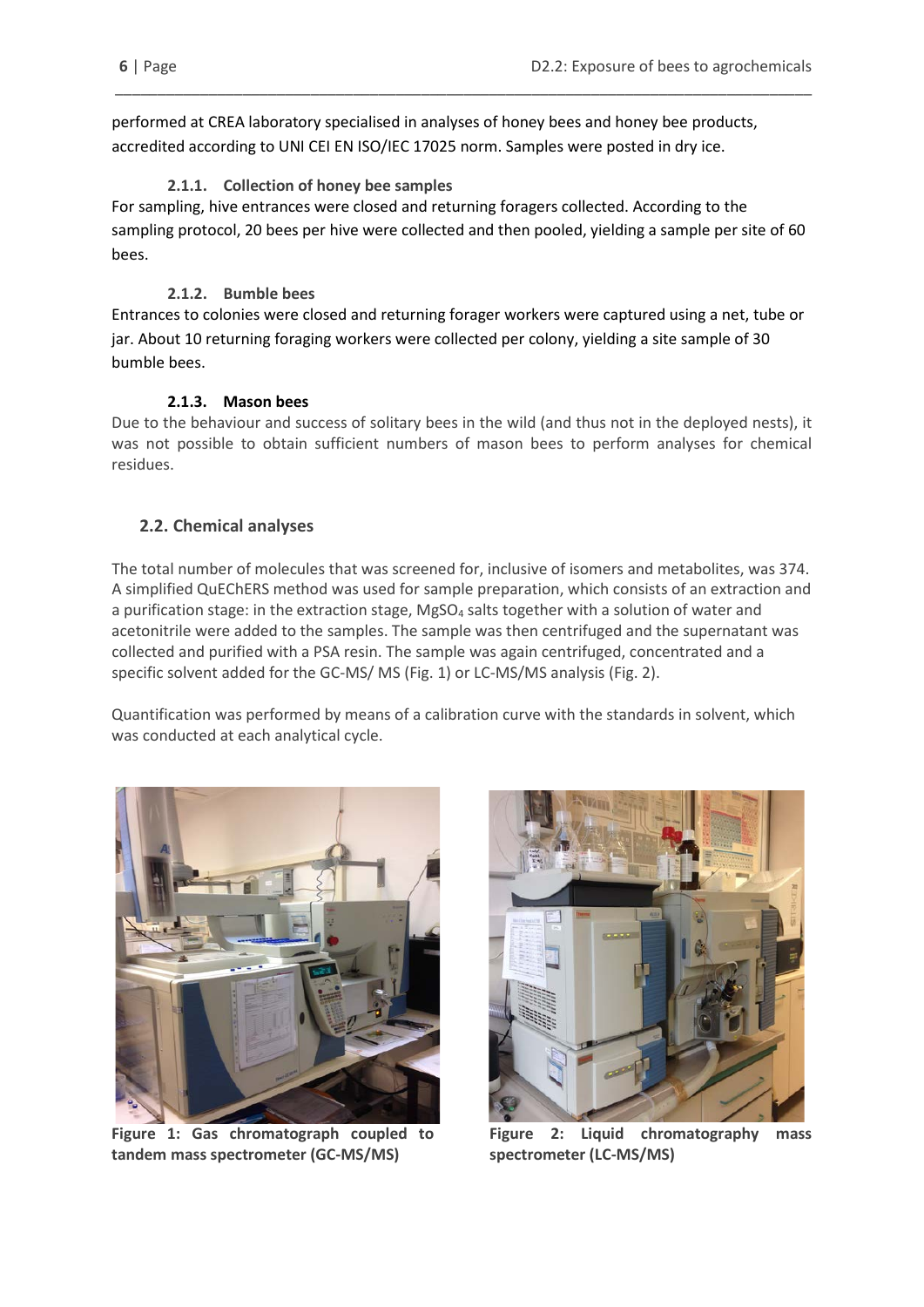## <span id="page-6-0"></span>**3. Results**

### <span id="page-6-1"></span>**3.1. Honey bees**

#### **3.1.1. Residue type, level and rate in honey bees**

<span id="page-6-2"></span>All of the 128 received samples of honey bees were analysed; 51% of these were positive for at least one active ingredient (a.i.), and a total of 27 a.i. were detected across all samples. Figure 3 shows the distribution of the a.i. across the site network countries and in the two different crops. A higher number of positive samples was found in apple orchards in all countries apart from Spain and Estonia. Apple orchards in Great Britain had the highest number of positive honey bee samples per a.i., followed by Italy, Germany and Switzerland. In Estonia, no positive samples were detected in any of the apple sites.

\_\_\_\_\_\_\_\_\_\_\_\_\_\_\_\_\_\_\_\_\_\_\_\_\_\_\_\_\_\_\_\_\_\_\_\_\_\_\_\_\_\_\_\_\_\_\_\_\_\_\_\_\_\_\_\_\_\_\_\_\_\_\_\_\_\_\_\_\_\_\_\_\_\_\_\_\_\_\_\_\_\_



**Figure 3: Active ingredients detected across the site network and number of positive samples in honey bee samples in different countries and crop types. APP = apple sites; OSR = oilseed rape sites; CHE = Switzerland; ESP = Spain; EST = Estonia; GBR = Great Britain; GER = Germany; IRE = Ireland; ITA = Italy; SWE = Sweden.**

#### **3.1.2. Residues in honey bees in apple sites**

<span id="page-6-3"></span>In honey bees collected in apple sites the a.i. that was present in the highest number of samples and which also had the highest level of residues was 1,2,3,6-Tetrahydrophthalimide, a metabolite of the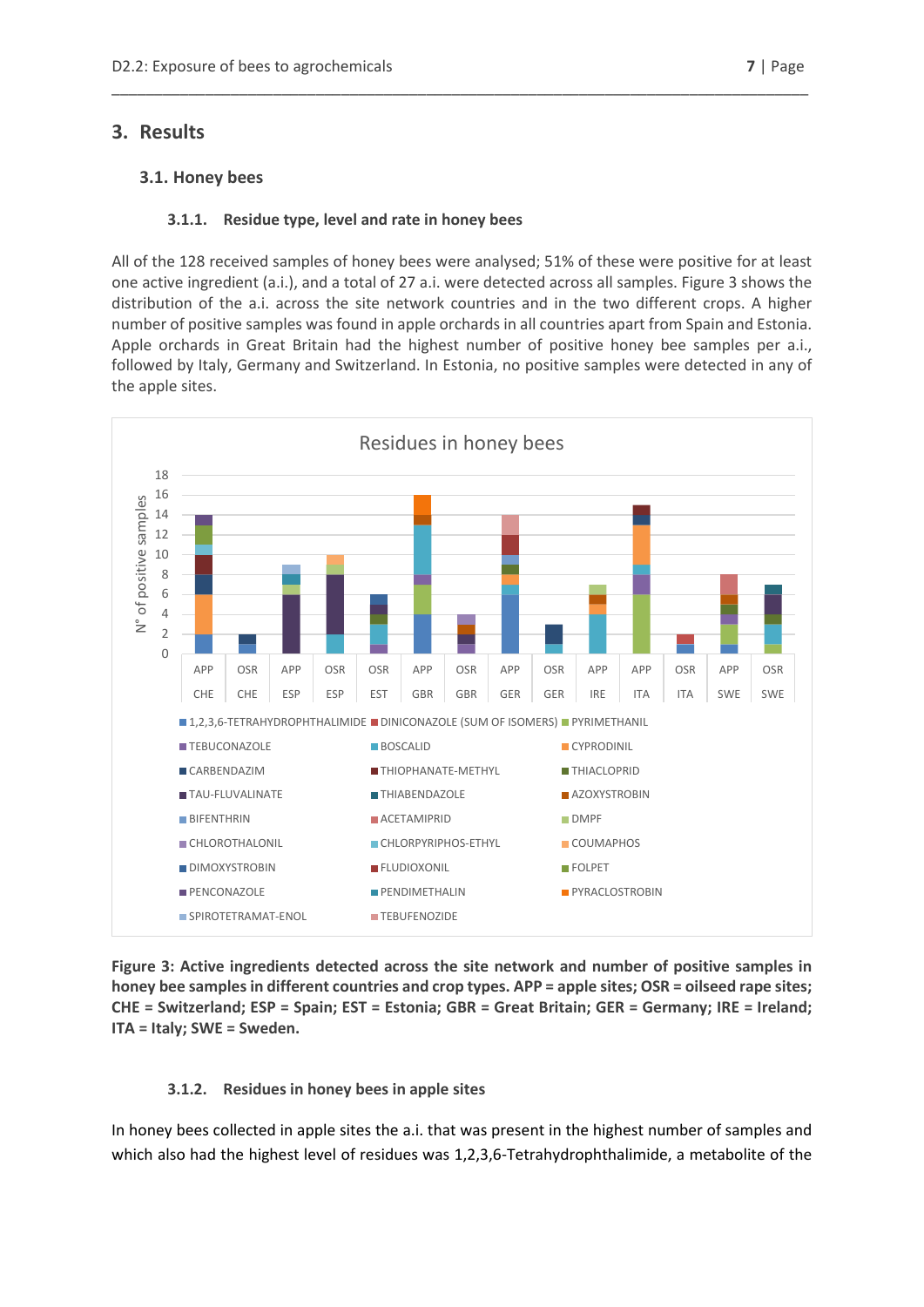fungicide Captan, one of the most widely used fungicides in fruit orchards. Other a.i. detected in >10 samples were the fungicides Pyrimethanil and Boscalid.

\_\_\_\_\_\_\_\_\_\_\_\_\_\_\_\_\_\_\_\_\_\_\_\_\_\_\_\_\_\_\_\_\_\_\_\_\_\_\_\_\_\_\_\_\_\_\_\_\_\_\_\_\_\_\_\_\_\_\_\_\_\_\_\_\_\_\_\_\_\_\_\_\_\_\_\_\_\_\_\_\_\_



#### **Figure 4: Mean levels of residues of the active ingredients detected in honey bee samples in the apple sites in the site network (red bars) and number of positive samples for each a.i.**

Details for the different country sites are reported in Table 2, which highlights that Germany and Italy had the highest numbers of sites with positive samples. The highest numbers of detected a.i. were in Germany and Great Britain sites, where the most frequently detected a.i. was found to be 1,2,3,6- Tetrahydrophthalimide, the metabolite of the fungicide Captan. In Italy and Sweden the most frequent a.i. was the fungicide Pyrimethanil, in Switzerland the fungicide Cyprodinil, in Ireland Boscalid (again a fungicide), while in Spain the most frequent a.i. was the insecticide Tau-Fluvalinate.

| Country    | N° of sites<br>with<br>residues | Average<br>$N^{\circ}$ of a.i.<br>per site | N° total<br>detected<br>a.i. | Most frequent a.i.                                           |
|------------|---------------------------------|--------------------------------------------|------------------------------|--------------------------------------------------------------|
| <b>CHE</b> | 5                               | 2.8                                        |                              | Cyprodinil (F)                                               |
| <b>ESP</b> | 6                               | 1.5                                        | 4                            | Tau-Fluvalinate (I)                                          |
| <b>EST</b> | 0                               | 0                                          | 0                            | none                                                         |
| <b>GBR</b> | 6                               | 3                                          | 7                            | $1, 2, 3, 6 -$<br>Tetrahydrophthalimide<br>(F), Boscalid (F) |
| <b>GER</b> |                                 | $\mathcal{P}$                              |                              | $1, 2, 3, 6 -$<br>Tetrahydrophthalimide<br>(F)               |
| <b>IRE</b> | 6                               | 1.2                                        | 4                            | Boscalid (F)                                                 |
| <b>ITA</b> |                                 | 2.1                                        | 6                            | Pyrimethanil (F)                                             |
| <b>SWE</b> | 4                               | $\mathfrak{D}$                             | 6                            | Pyrimethanil (F),<br>Acetamiprid (I)                         |

**Table 2: Overview of presence of residues in apple sites across the network. F = fungicide; I = insecticide.**

In Figure 5 the residue levels in honey bees from the apple network sites are shown. In all countries apart from Great Britain, residue levels were on average below 200 µg/kg. In Estonia, no positive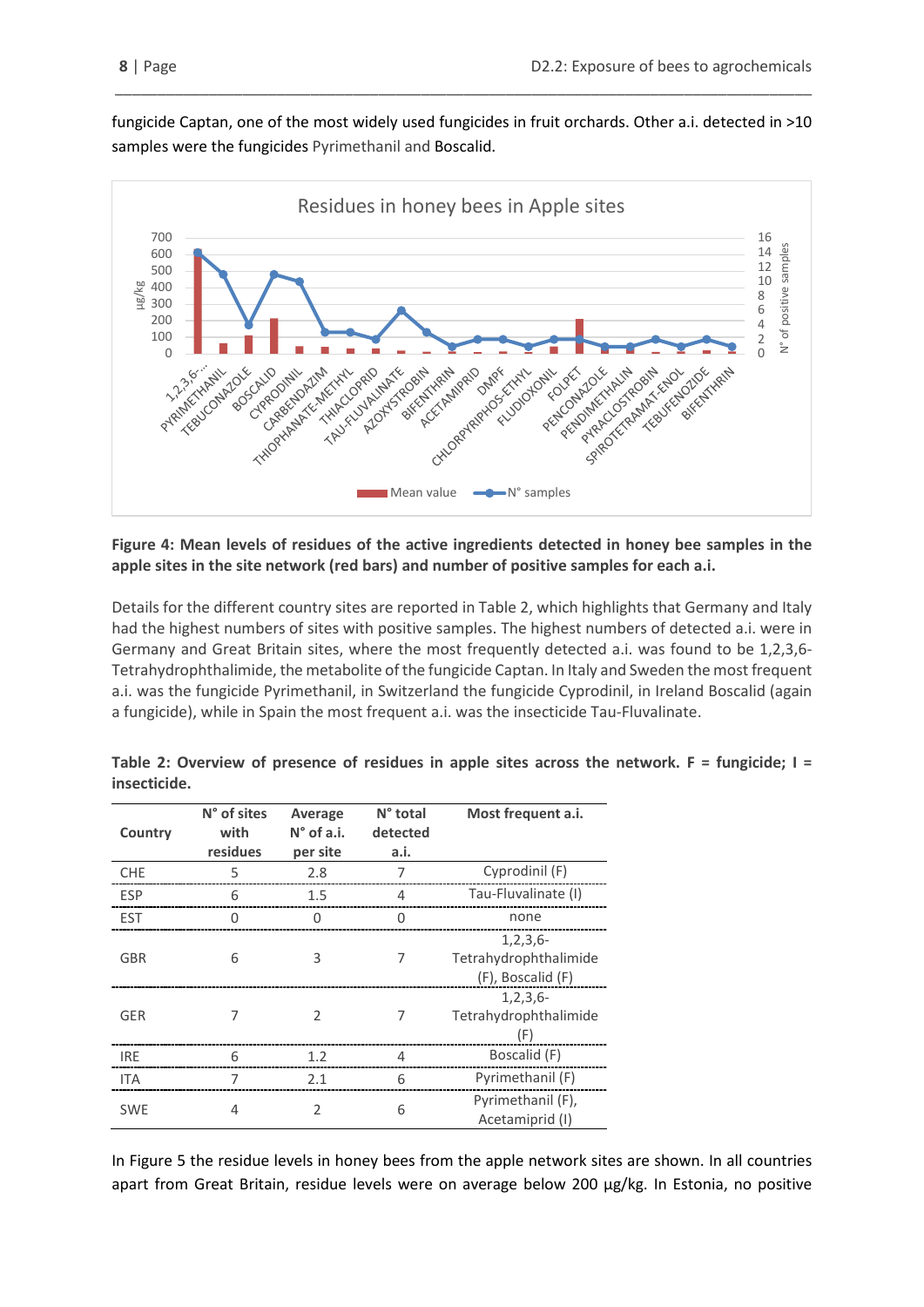**BIFFNTHRIN** 



samples were detected in any apple site. In Sweden, only half of the sites had positive samples, and residue levels were low. The lowest average residue level was found in Spain.

\_\_\_\_\_\_\_\_\_\_\_\_\_\_\_\_\_\_\_\_\_\_\_\_\_\_\_\_\_\_\_\_\_\_\_\_\_\_\_\_\_\_\_\_\_\_\_\_\_\_\_\_\_\_\_\_\_\_\_\_\_\_\_\_\_\_\_\_\_\_\_\_\_\_\_\_\_\_\_\_\_\_

**Figure 5: Levels of residues of the active ingredients detected in honey bee samples in the apple sites in the site network countries. In Estonian apple sites, no positive samples were detected. APP = apple sites; CHE = Switzerland; ESP = Spain; EST = Estonia; GBR = Great Britain; GER = Germany; IRE = Ireland; ITA = Italy; SWE = Sweden.**

**FOLPET** PENCONAZOLE **PENCONAZOLE PENDIMETHALIN** PYRACLOSTROBIN SPIROTETRAMAT-ENOL TEBUFENOZIDE

## **3.1.3. Residues in honey bees in oilseed rape sites**

<span id="page-8-0"></span>In honey bees collected in the oilseed rape sites the a.i. that was present in the highest number of samples was Tau-Fluvalinate, while the one with the highest level of residues was Boscalid, a synthetic carboxamide fungicide which is used as a seed treatment and for control of fungal flowering diseases (Sclerotinia, Alternaria and Botrytis) in rapeseed (Figure 6).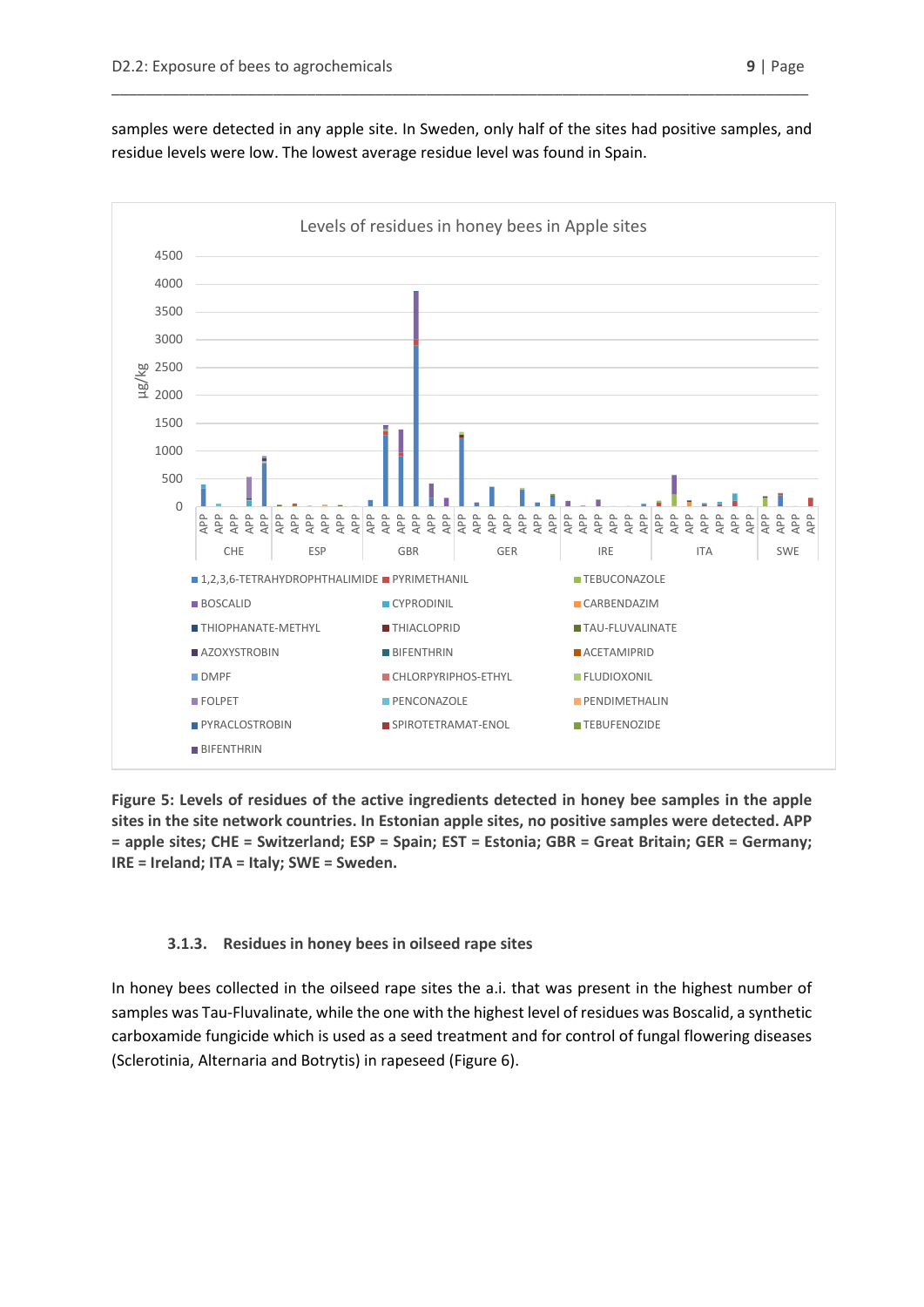

#### **Figure 6: Mean levels of residues of the active ingredients detected in honey bee samples in the oilseed rape sites in the site network (red bars) and N° of positive samples for each a.i.**

Details for the different country sites are reported in Table 3, which highlights that Spain and Sweden had the highest numbers of sites with positive samples. The highest number of detected a.i. was 5, while in Ireland no positive samples were detected.

| Country    | N° of sites<br>with<br>residues | Average<br>$N^{\circ}$ of a.i.<br>per site | N° total<br>detected<br>a.i. | A.i. with highest<br>residue level             |
|------------|---------------------------------|--------------------------------------------|------------------------------|------------------------------------------------|
| <b>CHE</b> | 1                               | I.                                         | $\mathfrak{D}$               | $1, 2, 3, 6 -$<br>Tetrahydrophthalimide<br>(F) |
| <b>ESP</b> |                                 | 1.4                                        | 4                            | Coumaphos (I)                                  |
| <b>EST</b> | ς                               | 1.3                                        | Δ                            | Boscalid (F)                                   |
| <b>GBR</b> | 3                               | 1.3                                        | 4                            | Tau-Fluvalinate (I)                            |
| <b>GER</b> | 3                               |                                            | $\mathcal{P}$                | Carbendazim (F)                                |
| <b>IRE</b> | ∩                               |                                            |                              | none                                           |
| <b>ITA</b> | C                               |                                            | 2                            | $1, 2, 3, 6 -$<br>Tetrahydrophthalimide<br>(F) |
| <b>SWE</b> | 5                               | 1.4                                        | 5                            | Boscalid (F)                                   |

**Table 3: Overview of presence of residues in honey bees in oilseed rape sites across the network. F = fungicide; I = insecticide.**

In Figure 7 the residue levels in honey bees from the oilseed rape network sites are shown. The a.i. with the highest residue level was Boscalid, from the Swedish sites, followed by Tau-Fluvalinate, found with highest levels (around 400 µg/kg) in the Great Britain sites. In Ireland, no positive samples were found in the oil rape seed sites.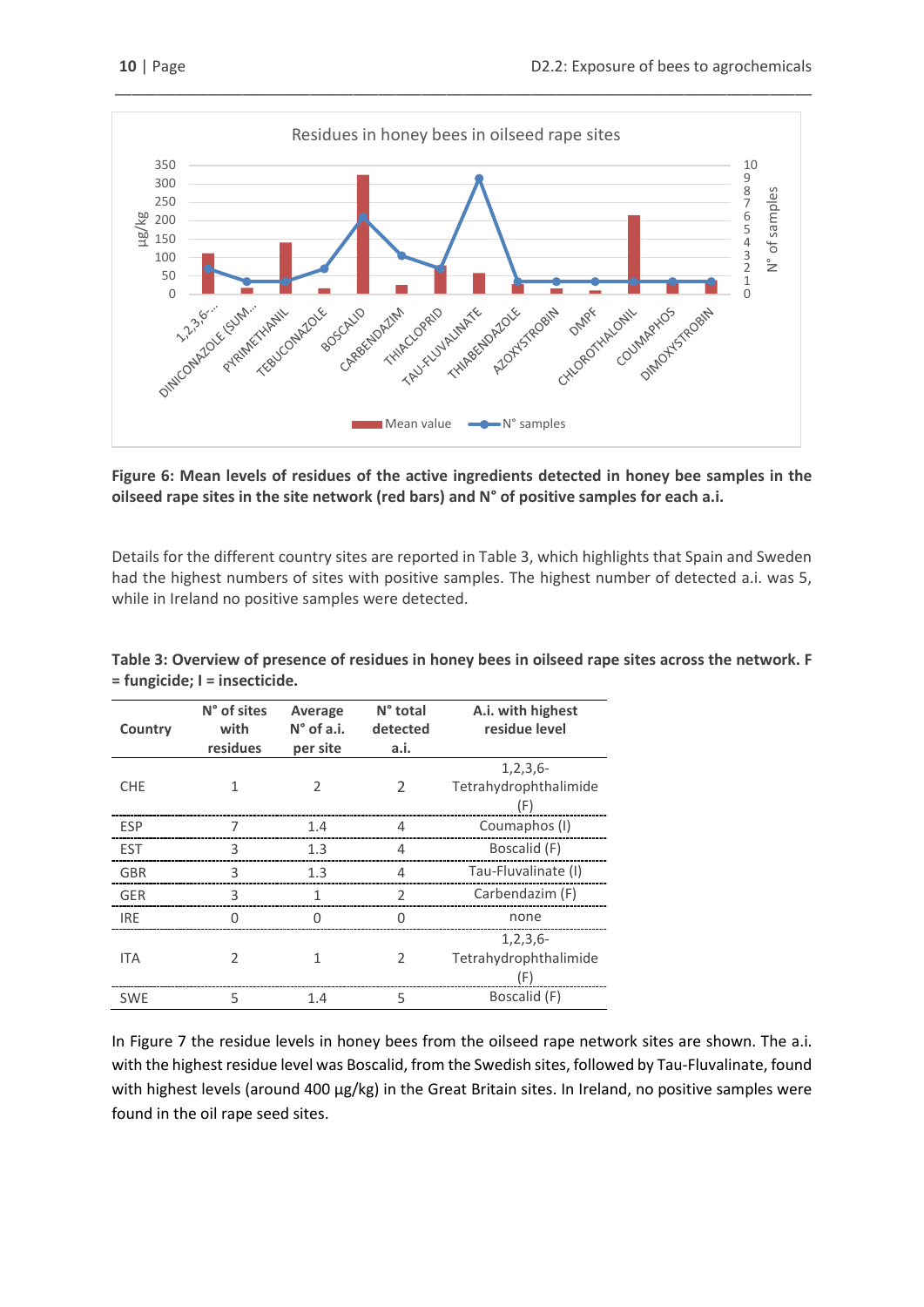

\_\_\_\_\_\_\_\_\_\_\_\_\_\_\_\_\_\_\_\_\_\_\_\_\_\_\_\_\_\_\_\_\_\_\_\_\_\_\_\_\_\_\_\_\_\_\_\_\_\_\_\_\_\_\_\_\_\_\_\_\_\_\_\_\_\_\_\_\_\_\_\_\_\_\_\_\_\_\_\_\_\_

**Figure 7: Levels of residues of the active ingredients detected in honey bee samples in the oilseed rape sites in the site network countries. In Irish oilseed rape sites, no positive samples were detected. OSR = oilseed rape sites; CHE = Switzerland; ESP = Spain; EST = Estonia; GBR = Great Britain; GER = Germany; IRE = Ireland; ITA = Italy; SWE = Sweden.**

#### <span id="page-10-0"></span>**3.1. Bumble bees**

#### **3.1.1. Residue type, level and rate in bumble bees**

<span id="page-10-1"></span>All of the 128 received samples of bumble bees were analysed. 47% of these were positive for at least one a.i., and a total number of 24 a.i. were detected across all samples. Of these, the fungicides Chlorothalonil and Fenhexamid, and the insecticide Phosmet were not detected in honey bees. Figure 8 shows the distribution of the a.i. across the site network countries and in the two different crops. A higher number of positive samples was found in apple orchards in all countries apart from Estonia, similar to what was observed in honey bees. Bumble bees confirmed findings in honey bees that apple orchards in Great Britain had the highest number of positive samples per a.i., but differently from honey bees, bumble bees highlighted a high number of positive samples per a.i. in Ireland. Bumble bees confirmed the relatively high number of positive samples in Germany, Italy and Switzerland. In Spain, no positive samples were detected in any of the oilseed rape sites.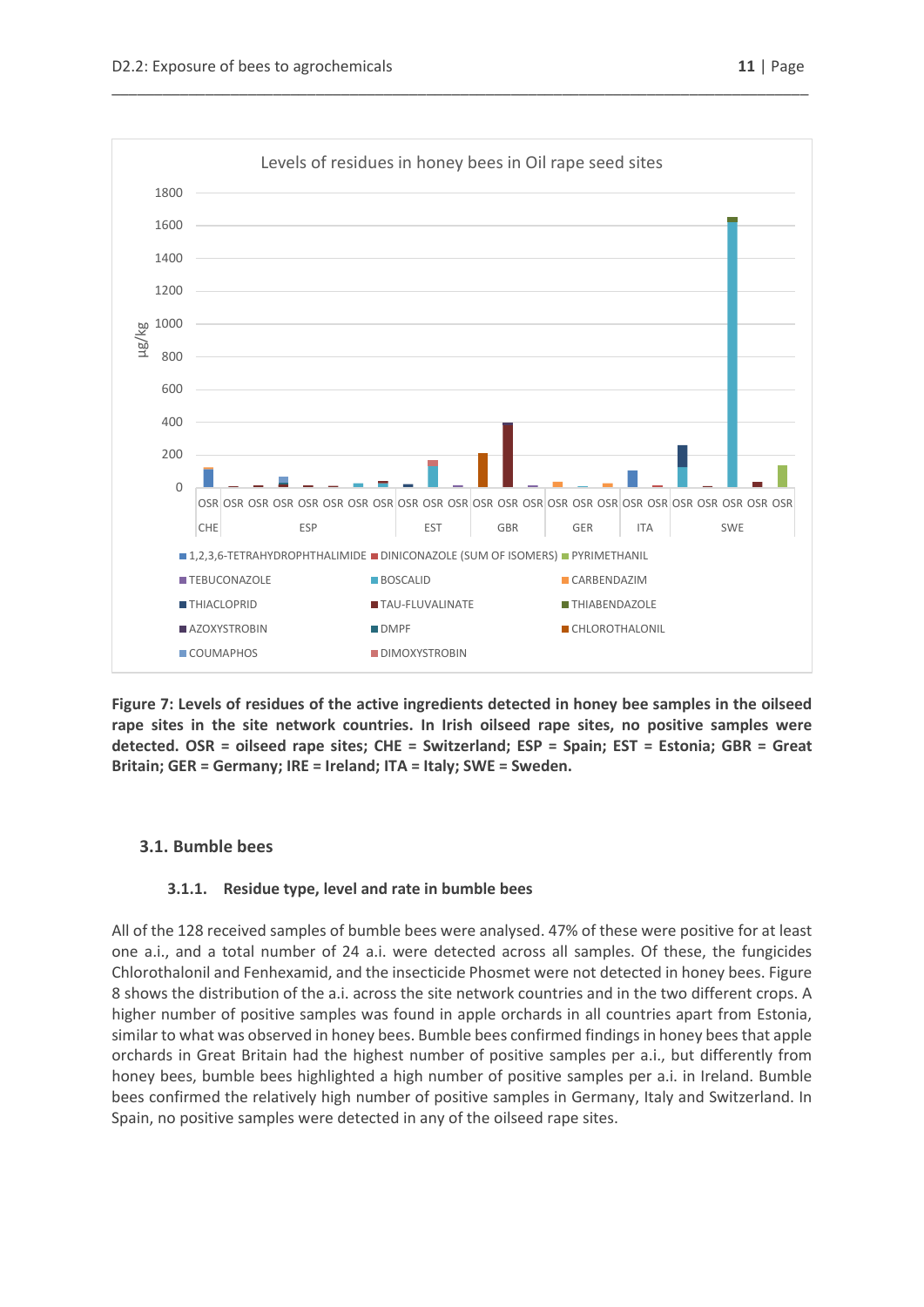

**Figure 8: Active ingredients (a.i.) detected in bumble bee samples across the site network and number of positive samples per a.i. in different countries and crop type. APP = apple sites; OSR = oilseed rape sites; CHE = Switzerland; ESP = Spain; EST = Estonia; GBR = Great Britain; GER = Germany; IRE = Ireland; ITA = Italy; SWE = Sweden.**

#### <span id="page-11-0"></span>**3.1.2. Residues in bumble bees in apple sites**

As was observed for honey bees, in bumble bees collected in apple sites the a.i. that was present in the highest number of samples and which also had the highest level of residues was 1,2,3,6- Tetrahydrophthalimide, a metabolite of the fungicide Captan, one of the most widely used fungicides in fruit orchards. In bumble bees, other a.i. found with numbers of positive samples were the fungicides Pyrimethanil and Cyprodinil; in these cases however the residue levels were low (< 100 µg/kg).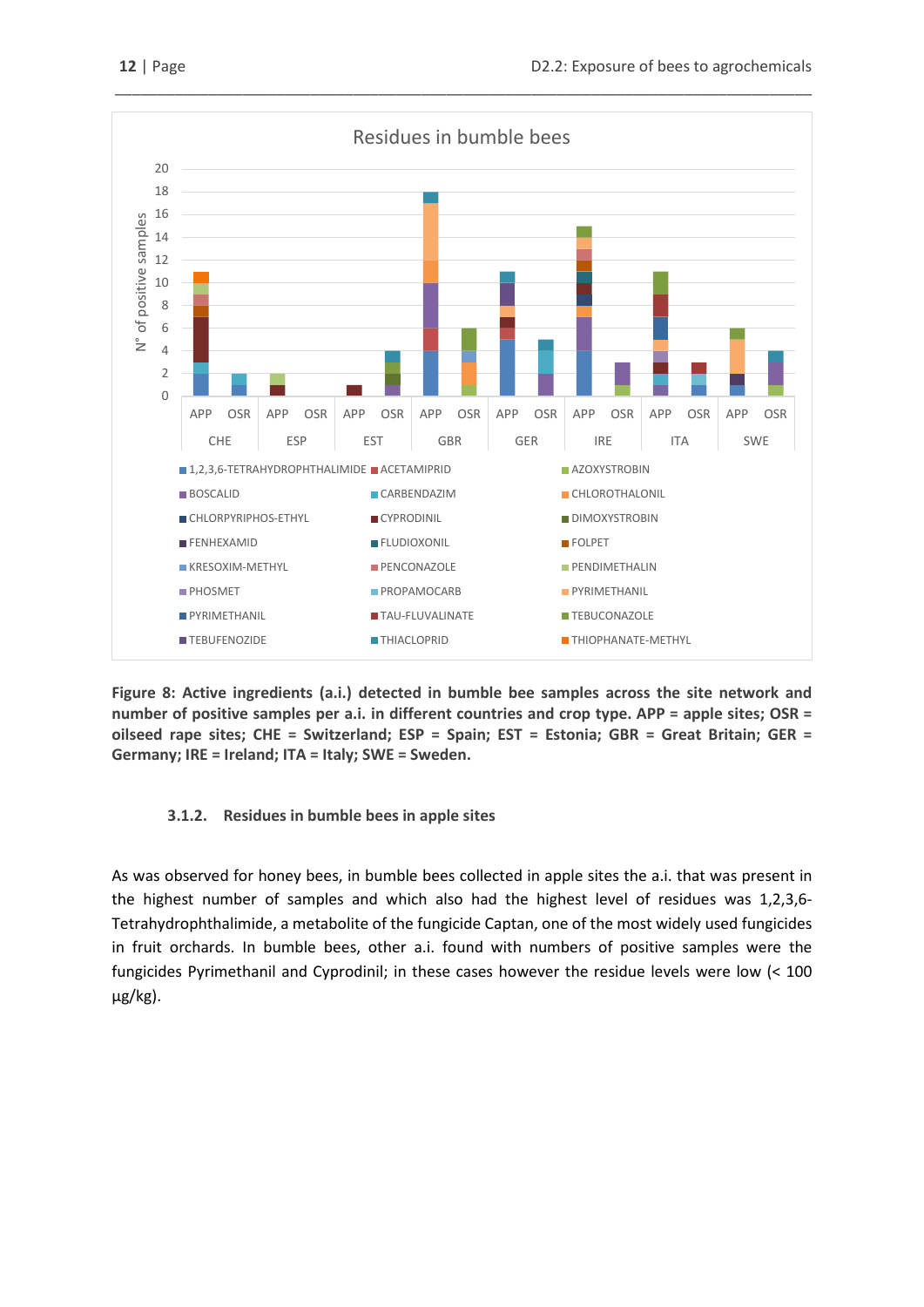



\_\_\_\_\_\_\_\_\_\_\_\_\_\_\_\_\_\_\_\_\_\_\_\_\_\_\_\_\_\_\_\_\_\_\_\_\_\_\_\_\_\_\_\_\_\_\_\_\_\_\_\_\_\_\_\_\_\_\_\_\_\_\_\_\_\_\_\_\_\_\_\_\_\_\_\_\_\_\_\_\_\_

**Figure 9: Mean levels of residues of the active ingredients detected in bumble bee samples in the apple sites in the site network (red bars) and number of positive samples for each a.i.** 

Details for the different country sites are reported in Table 4, which highlights that Ireland, followed by Germany, Great Britain and Italy had the highest numbers of sites with positive samples. Also, the highest numbers of detected a.i. were in Ireland (n=10), in contrast to what was observed in honey bees samples (n=4). The number of a.i. detected in positive samples in Germany, Great Britain and Italy sites was similar to the pattern seen in honey bees. Again, as in honey bees, in Germany and Ireland the most frequently detected a.i. was found to be 1,2,3,6-Tetrahydrophthalimide, the metabolite of the fungicide Captan. In Italy, Great Britain and Sweden the fungicide Pyrimethanil was the most frequently detected a.i., although in Italy tebuconazole and the insecticide Tau-Fluvalinate were detected at the same frequency. In Switzerland and Estonia the fungicide Cyprodinil was the most frequently detected a.i.

| Country    | N° of sites<br>with<br>residues | Average<br>$N^{\circ}$ of a.i.<br>per site | N° total<br>detected<br>a.i. | Most present a.i.                                              |
|------------|---------------------------------|--------------------------------------------|------------------------------|----------------------------------------------------------------|
| <b>CHE</b> |                                 | 2.8                                        | 7                            | Cyprodinil (F)                                                 |
| <b>ESP</b> |                                 | 1                                          | 1                            | Pendimethalin (F)                                              |
| <b>EST</b> |                                 | 1                                          | 1                            | Cyprodinil (F)                                                 |
| <b>GBR</b> | 6                               | 3                                          | 6                            | Pyrimethanil (F)                                               |
| <b>GER</b> | 6                               | 1.8                                        | 6                            | $1, 2, 3, 6 -$<br>Tetrahydrophthalimide<br>(F)                 |
| <b>IRE</b> |                                 | 2.1                                        | 10                           | $1, 2, 3, 6 -$<br>Tetrahydrophthalimide<br>(F)                 |
| <b>ITA</b> | 6                               | 1.8                                        | 6                            | Pyrimethanil (F), Tau-<br>Fluvalinate (I),<br>Tebuconazole (F) |
| <b>SWE</b> | 5                               | 1.2                                        | 4                            | Pyrimethanil (F)                                               |

**Table 4: Overview of presence of residues in bumble bee samples in apple sites across the network. F = fungicide; I = insecticide.**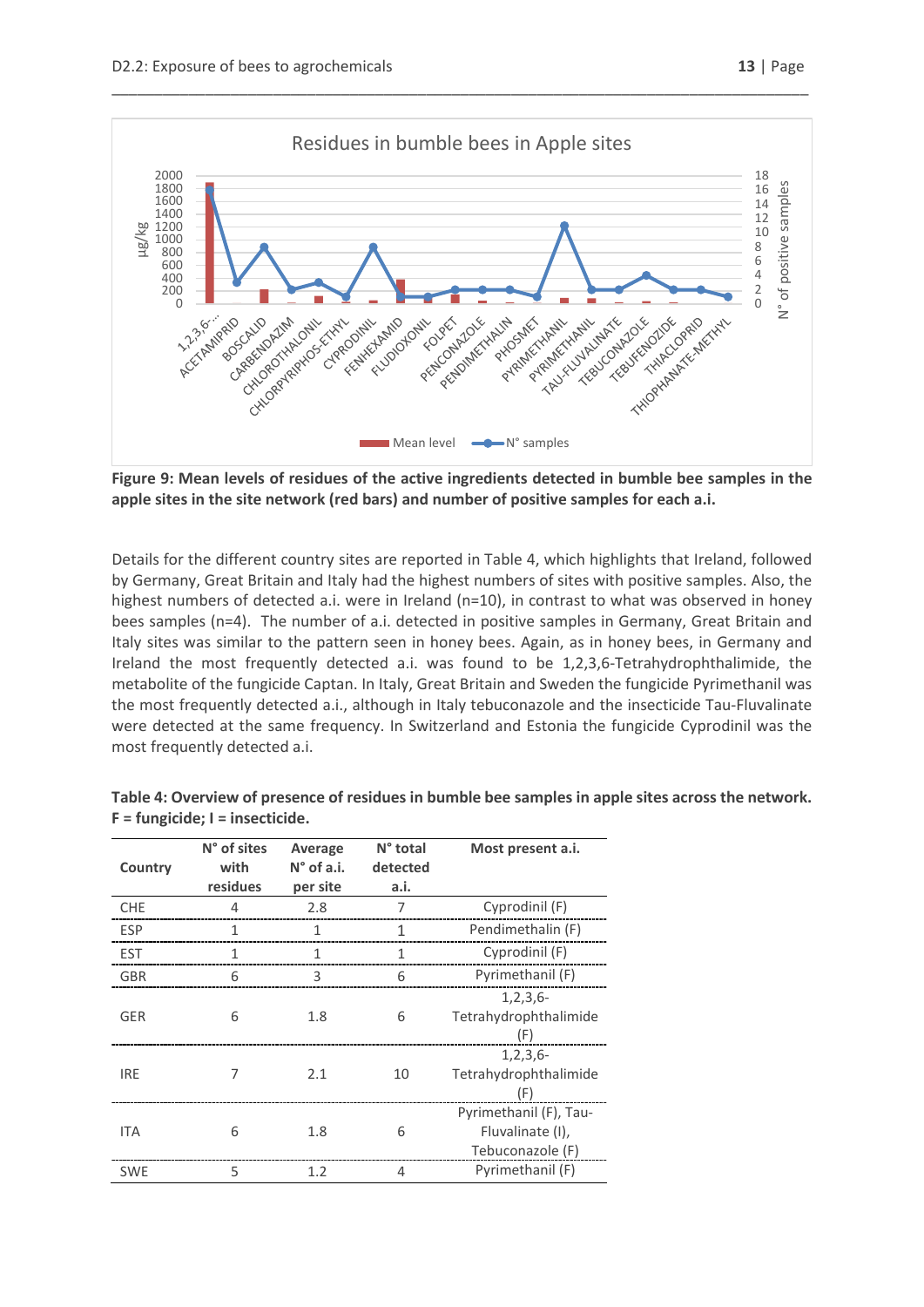In Figure 10 the residue levels in bumble bees from the apple network sites are shown. Compared to honey bees, residue levels are on average 3-fold higher in bumble bees. The a.i. with the highest residue levels in bumble bees is 1,2,3,6-Tetrahydrophthalimide (F), the metabolite of the fungicide Captan. In one Irish site, 14000 µg/kg were detected, while the highest value found in honey bees was ~2900 µg/kg. In Estonia, Italy and Spain, residue levels were on average below 100 µg/kg.

\_\_\_\_\_\_\_\_\_\_\_\_\_\_\_\_\_\_\_\_\_\_\_\_\_\_\_\_\_\_\_\_\_\_\_\_\_\_\_\_\_\_\_\_\_\_\_\_\_\_\_\_\_\_\_\_\_\_\_\_\_\_\_\_\_\_\_\_\_\_\_\_\_\_\_\_\_\_\_\_\_\_



**Figure 10: Levels of residues of the active ingredients detected in bumble bee samples in the apple sites in the site network countries. APP = apple sites; CHE = Switzerland; ESP = Spain; EST = Estonia; GBR = Great Britain; GER = Germany; IRE = Ireland; ITA = Italy; SWE = Sweden.**

#### **3.1.3. Residues in bumble bees in oilseed rape sites**

<span id="page-13-0"></span>In bumble bees collected in the oilseed rape sites the a.i. that was present in the highest number of samples was Boscalid, which in honey bees had the highest level of residues, while the one with the highest level of residues in bumble bees was the Captan metabolite 1,2,3,6-Tetrahydrophthalimide (Figure 11).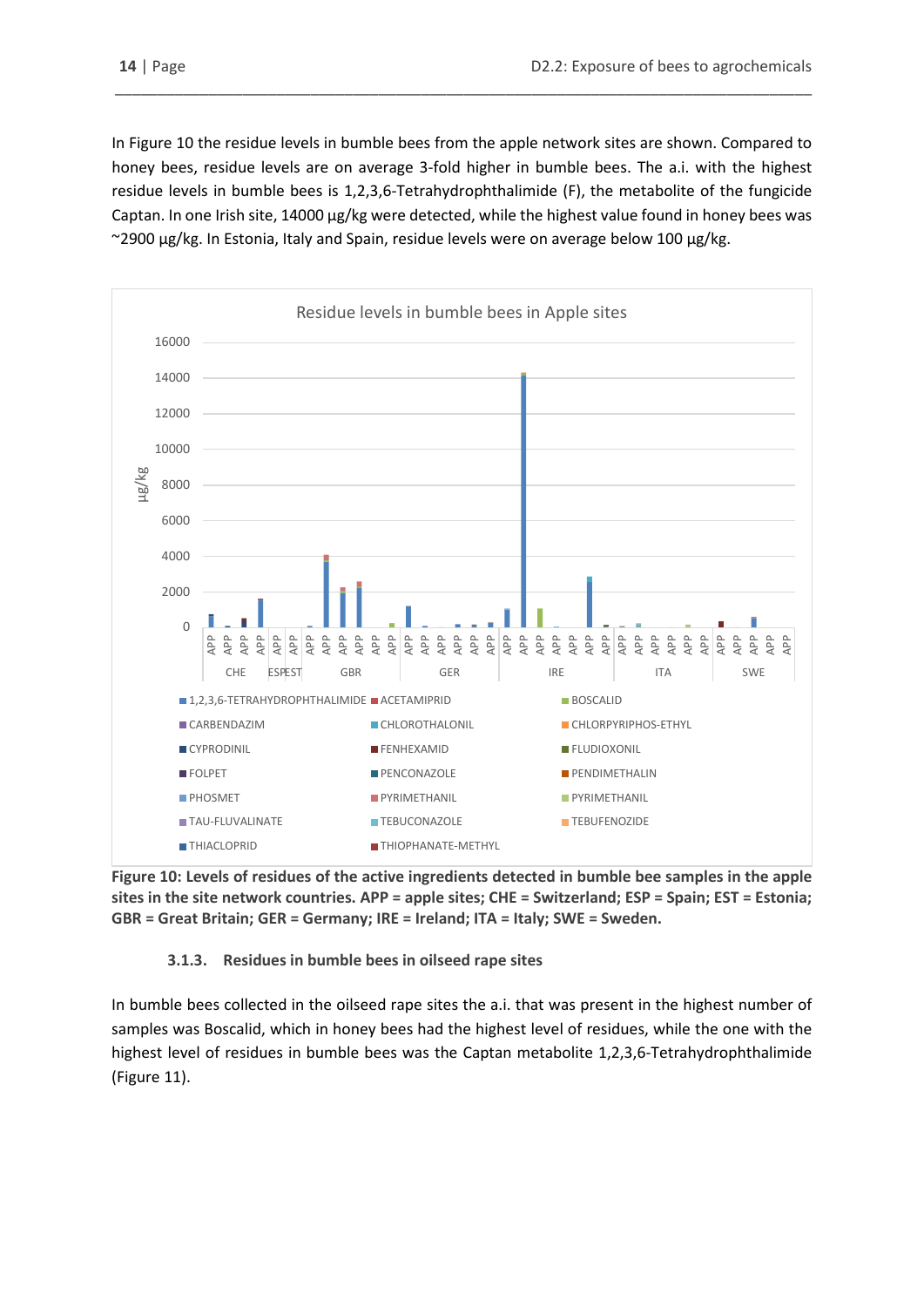



#### **Figure 11: Mean levels of residues of the active ingredients detected in bumble bee samples from the oilseed rape sites in the site network (red bars) and number of positive samples for each a.i.**

Details for the different country sites are reported in Table 5, which highlights that Great Britain and Sweden had the highest numbers of sites with positive samples. The highest number of detected a.i. was 4, in Estonia and Great Britain, while in Spain no positive samples were detected.

| Country    | N° of sites<br>with<br>residues | Average<br>$N^{\circ}$ of a.i.<br>per site | N° total<br>detected<br>a.i. | A.i. with highest<br>residue level             |
|------------|---------------------------------|--------------------------------------------|------------------------------|------------------------------------------------|
| <b>CHE</b> | $\mathcal{P}$                   | 1                                          | 2                            | $1, 2, 3, 6 -$<br>Tetrahydrophthalimide<br>(F) |
| <b>ESP</b> | U                               |                                            |                              |                                                |
| <b>EST</b> | $\mathcal{P}$                   | $\mathcal{P}$                              | 4                            | Boscalid (F)                                   |
| <b>GBR</b> | 5                               | 1.2                                        | 4                            | Tau-Fluvalinate (I)                            |
| <b>GER</b> | 4                               | 1.2                                        | 3                            | Boscalid (F)                                   |
| <b>IRE</b> | 3                               | 1                                          | $\overline{2}$               | none                                           |
| <b>ITA</b> | I.                              | 1.5                                        | 3                            | $1, 2, 3, 6 -$<br>Tetrahydrophthalimide<br>(F) |
| <b>SWE</b> | 5                               | 1.5                                        | $\mathfrak{D}$               | Boscalid (F)                                   |

**Table 5: Overview of presence of residues in bumble bee samples in Oil rape seed sites across the network. F = fungicide; I = insecticide.**

In Figure 12 the residue levels in bumble bees from the oilseed rape network sites are shown. The a.i. with the highest residue level was 1,2,3,6-Tetrahydrophthalimide in one Italian site, much higher than levels found in honey bees, followed by Boscalid in one Swedish site.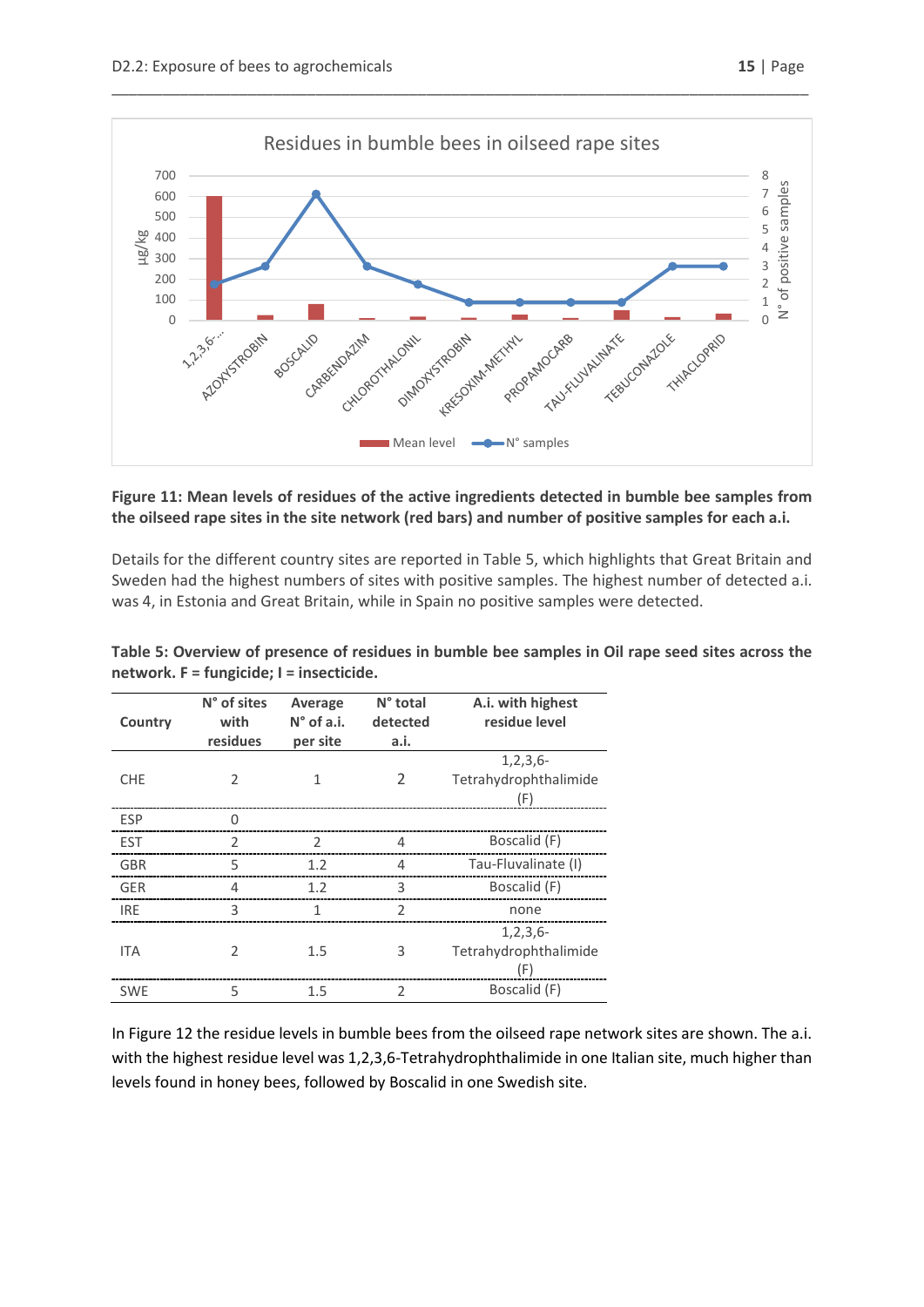

\_\_\_\_\_\_\_\_\_\_\_\_\_\_\_\_\_\_\_\_\_\_\_\_\_\_\_\_\_\_\_\_\_\_\_\_\_\_\_\_\_\_\_\_\_\_\_\_\_\_\_\_\_\_\_\_\_\_\_\_\_\_\_\_\_\_\_\_\_\_\_\_\_\_\_\_\_\_\_\_\_\_

**Figure 8: Levels of residues of the active ingredients detected in bumble bees in the oilseed rape sites in the site network countries. In Spanish oilseed rape sites, no positive samples were detected. OSR = oilseed rape sites; CHE = Switzerland; ESP = Spain; EST = Estonia; GBR = Great Britain; GER = Germany; IRE = Ireland; ITA = Italy; SWE = Sweden.**

# <span id="page-15-0"></span>**4. Conclusions**

Approximately half of the analysed samples of both honey bees and bumble bees were positive for at least one a.i. In general, both species were found to contain more a.i. and with higher levels in the apple sites. Residue types and levels differed between the species, with bumble bees presenting some a.i. not detected in honey bees and vice versa. In apple sites, bumble bees had an average higher level of residues, while in oilseed rape sites the difference was less marked, possibly reflecting more varied environmental conditions around the apple orchards, resulting in different foraging choices.